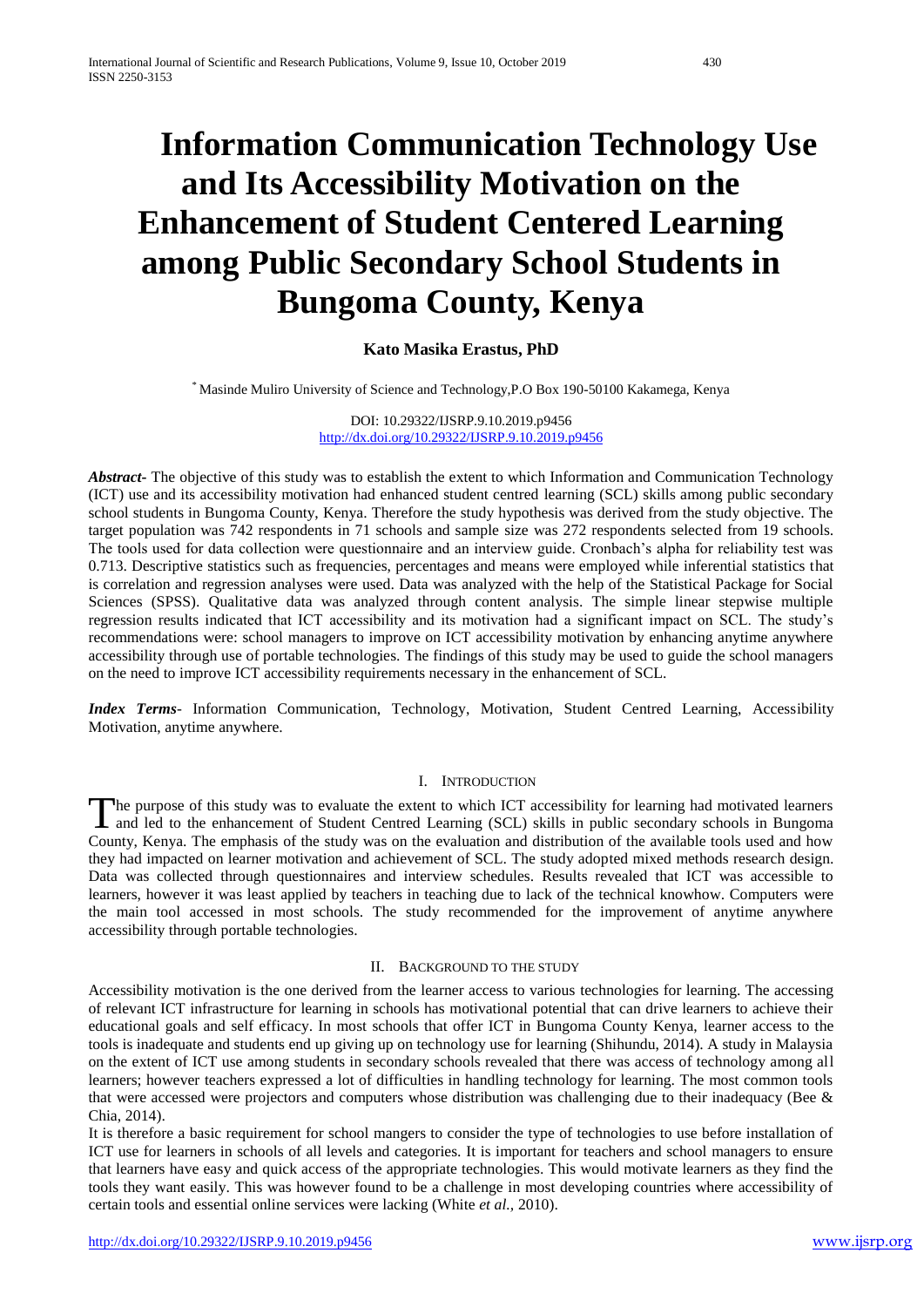Gender has ever emerged as a critical issue in ICT accessibility, where girls are said to have less access of ICT use and limited opportunities because of lack of education, time mobility and poverty; while boys have more access than girls to ICT use especially computers both at school and home (United Nations, 2008). Gender disparities in ICT access have continued to widen and disadvantage girls in Uganda and Ghana. Lack of motivation from teachers was also cited as another barrier to ICT use and access among learners (United Nations, 2008).

Teachers who are anti-ICT use for learning believe that their long experience in traditional methods may have yielded better results than use of the expensive and problematic technologies which some of teachers are reluctant to embrace due to time constraints and lack of resources. The ratio of computers to learners in the developed world was 1:15 compared to 1:150 in the developing countries and this may have limited ICT accessibility among all learners ( kiptalaam *et al*., 2010 & Mwanaszumbah & Magoma, 2016). Technology enhanced instruction should motivate and engage students deeply in their work, resources and allow them to collaborate across time and space for better SCL skills practice to be realized (US Department, 2010).

According to Alam & Islam (2008), mobile devices use is like no other ICT before in terms of accessibility. It is an interactive and motivational media with capabilities whichare basic and affordable. It is easy to operate and is portable, making SCL skills effective and achievable. It is unfortunate that in most schools that prohibit mobile technologies use among students, 54 % of students still report sending texts during school day and remain connected and use cell phones outside the school (Lenhart, 2010)

Students need proper facilitation to be able to benefit positively from the new information technology for the enhancement of SCL skills. As mobile technologies become more powerful and more affordable, their potential for enhancing SCL skills come into clearer consideration. Social platforms provide room for creativity enabling students to design projects using words, music, photos and videos. Instead of limiting the use of mobile technologies the stake holders should limit their abuse by learners. One way of limiting the abuse is by focusing on the positive use such as enhancing SCL skills in schools. Educational stake holders should not talk of digitalization if they fear technology use and access in our school system. An education system that denies students use and access of social media tools prepares students well for the past, but not for their future (US Department of Education, 2010).

#### III. STATEMENT TO THE PROBLEM

Learner accessibility of ICT use is a basic requirement for SCL to take off. In Africa and most developing countries learners have difficulties in accessing particular essential technologies like internet use through portable technologies. In Bungoma county Kenya, lack of access to internet among learners has greatly undermined learner online activities which are necessary for the enhancement of SCL (Shihundu, 2014).

## IV. OBJECTIVE OF THE STUDY

The specific objective of the study was to establish the influence of ICT accessibility motivation on the enhancement of SCL skills among public secondary school students in Bungoma County.

#### **2.0 Hypothesis of the study**

The hypothesis of the study was derived from the specific objective of the study:

**HO:** ICT accessibility motivation has no significant influence on the enhancement of SCL skills among public secondary school students in Bungoma County,Kenya.

## **2.1 Methodology**

This study adopted both qualitative and quantitative research methods where descriptive survey and inferential research designs were used to increase the validity of the findings and for the purposes of achieving optimal results (Saunders, Lewis & Thornhill, 2009). Descriptive survey design enabled the researcher to define new relationships between variables without manipulating them while the inferential design enabled the researcher to investigate population characteristics and also test the hypothesis of the study. Data was collected through questionnaires and interview guide and analyzed through SPSS.

## **2.2 Target Population**

The target population of this study was all the 600 form 3 students, 71 ICT teachers and 71 school managers in all the 71 public secondary schools that offer computer studies in Bungoma County. The total target population was therefore 742. Table 1.1 shows the target population of the study.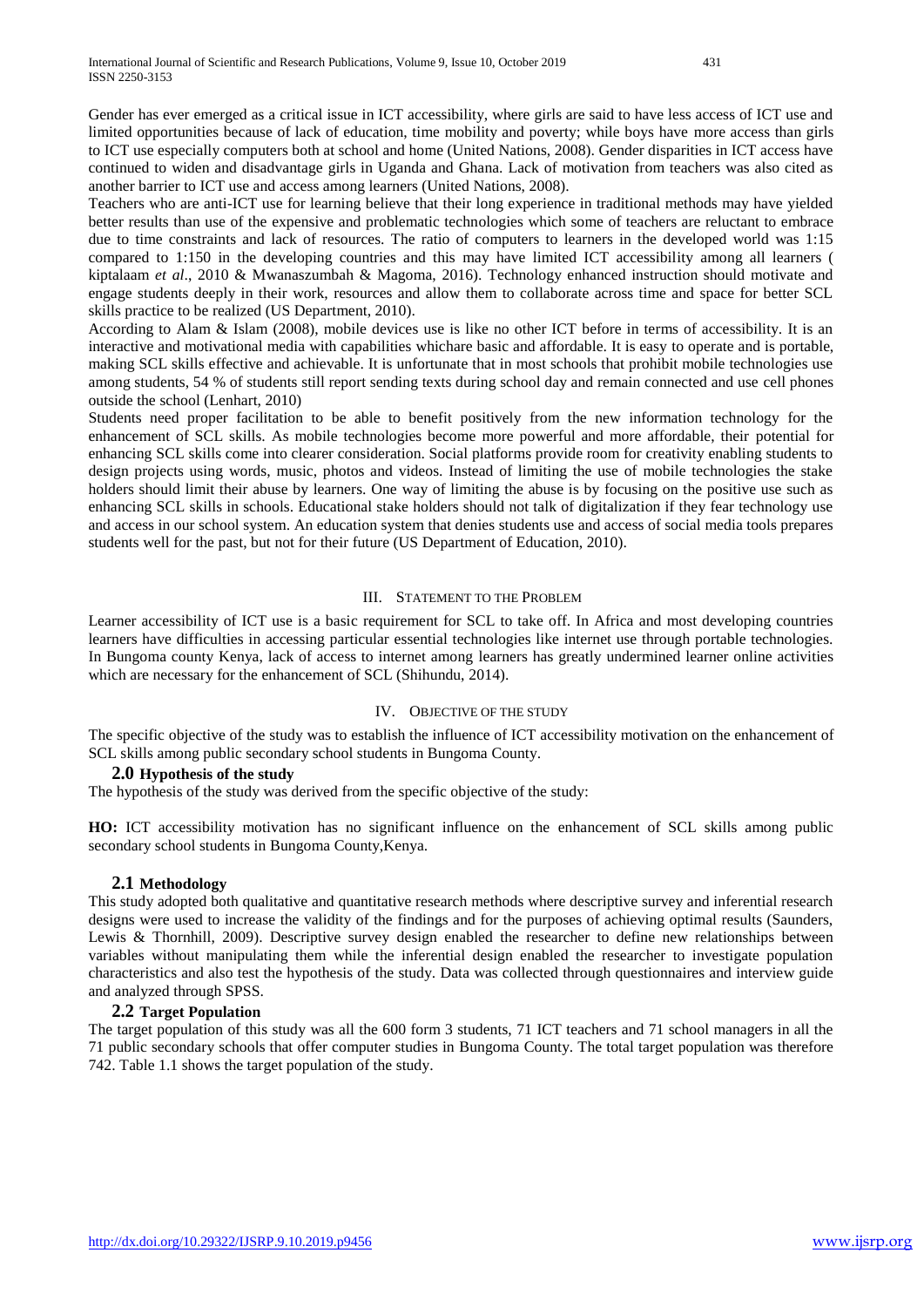## **Table 1.1 Target Population**

| Category | <b>Population</b> | Percentage |
|----------|-------------------|------------|
| Students | 600               | 100        |
| Teachers | 71                | 10         |
| Managers | 71                | 100        |
| Total    | 742               | <b>IOO</b> |

#### **Source: Ministry of Education Bungoma County (2018**

## **2.6 Sampling Techniques and Sample Size.**

From a list of 71 public secondary schools offering computer studies in Bungoma County, the researcher purposively selected schools that meet the minimum population and sample size of 10 respondents systematically. According to Research Advisors (2006), minimum population and sample size of 10 respondents is acceptable threshold for any study. Saturated sampling technique was used to sample 2 national schools. The target population of 600 form three students drew a sample size of 234 respondents through simple random sampling technique. The first 19 schools on the list with minimum sample size of (10) and above were purposively selected for the study. For schools with a population of 10 respondents, saturated sampling technique was used, while schools with population of more than 10 respondents were sampled through simple random sampling technique. Therefore 19 ICT teachers and 19 school managers were selected. Table 1.2 shows the sample matrix.

| Category            | <b>Population</b> | Sample size | Percentage |  |  |
|---------------------|-------------------|-------------|------------|--|--|
| Students            | 600               | 234         | 39         |  |  |
| <b>ICT</b> teachers | 71                | 19          | 26.76      |  |  |
| School principals   | 71                | 19          | 26.76      |  |  |
| <b>Total</b>        | 742               | 272         | 36.65      |  |  |

#### **Table 1.2: Sample Matrix**

#### **Sources: Field Survey (2018)**

#### V. RESULTS AND DISCUSSIONS

This section focused on response rate, respondents' demographic background, distribution of types of schools and ICT teachers' level of training

## **3.0 Response Rate**

The researcher distributed 234 copies of questionnaire to student respondents, 19 copies of questionnaire to ICT teachers and also conducted interviews through interview guides with 19 school managers. Two schools which had participated in the piloting phase were excluded from the main study. The students' response rate was 234 (100 %). The ICT teachers' and school managers' response rate was 19 (100 %) each respectively. The overall response rate for research tools used was acceptable as the proportion represented over 50 % of the research tools used in the study which according to Rogelberg (2006), is sufficient.

#### **3.0 Respondents' Demographic Background**

The study sought to establish characteristics of the respondents that are ICT student respondents and ICT teacher respondents. The student characteristics were based on age, gender, type of school and level of the school while the teacher characteristics were based on the age, sex, level of qualification and experience of the teachers.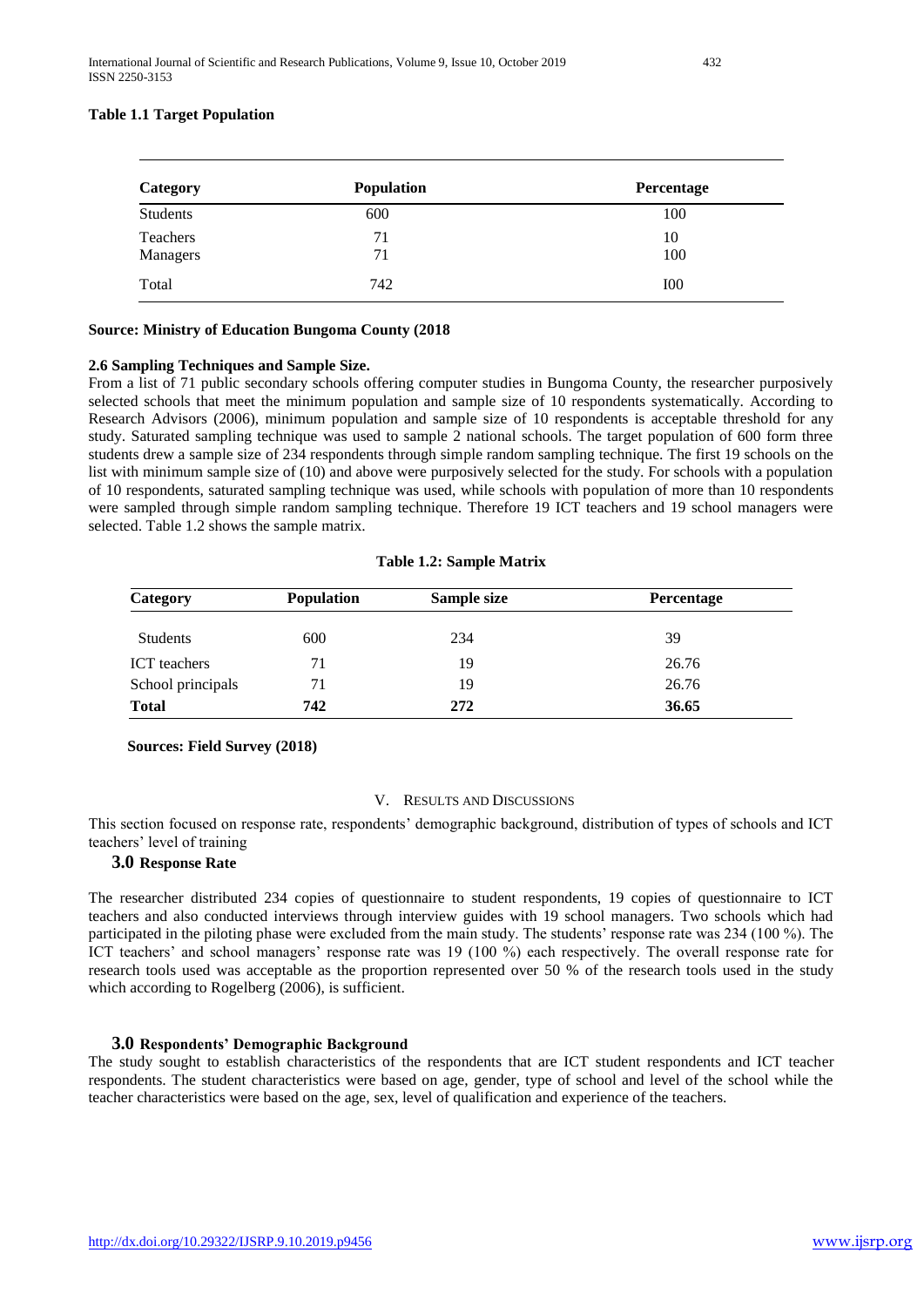## **3.1 Age Distribution of the Student Respondents**

The study sought to investigate the respondents' age distribution. The results are presented in table 3.3

|              | Age           | <b>Frequency</b> | Percentage |
|--------------|---------------|------------------|------------|
| Valid        |               |                  |            |
|              | $10 - 14$ yrs | 11               | 4.7        |
|              | $15-18$ yrs   | 193              | 82.5       |
|              | $19 - 21$ yrs | 30               | 12.5       |
| <b>Total</b> |               | 234              | <b>100</b> |

**Table 1.3 Age Distribution of the Student Respondents**

## **Source: Survey Data (2018)**

Table 1.3 shows age distribution of the student respondents as follows: 10-14 years (4.7 %), 15-18 years 193 (82.5 %), 19-21 years (30 %), and above 21 (0 %). Majority of the student respondents were in the age bracket of (15-18) years. This constituted mature and suitable respondents for the study because they deemed to be familiar with ICT use and its motivation on learning and therefore may have given the best responses for this study. Respondents aged (10-14) years, constituted 4.7 % of the respondents. These may have been young and not well experienced in technology use for motivation, while respondents aged above 21 did not exist.

#### **3.2 Gender Representation of Student Respondents**

The study sought to investigate the gender representation of the student respondents. Table 1.4 presents the results.

|       | Gender                | population | percentage |
|-------|-----------------------|------------|------------|
| Valid | Male                  | 136        | 58.1       |
|       | Female                | 97         | 41.5       |
|       | Total                 | 233        | 99.6       |
|       | <b>Missing System</b> |            | $\cdot$ 4  |
|       | <b>Total</b>          | 234        | <b>100</b> |

#### **Table 1.4 Gender Representations of Student Respondents**

## **Source: Survey Data 2018**

Table 1.4 shows that most of the student respondents 136 (58.1 %) were males. The females constituted 97(41.6 %), and 1 (0.4 %) was missing in the system. This implies that more boys than girls participated in the study and therefore the expected results would favor more boys than girls in terms of participation.

#### **3.5 Distribution of Types of Schools**

Respondents were asked to indicate the types of their schools basing on day, boarding, mixed, boys and girls. The results are presented in table 1.5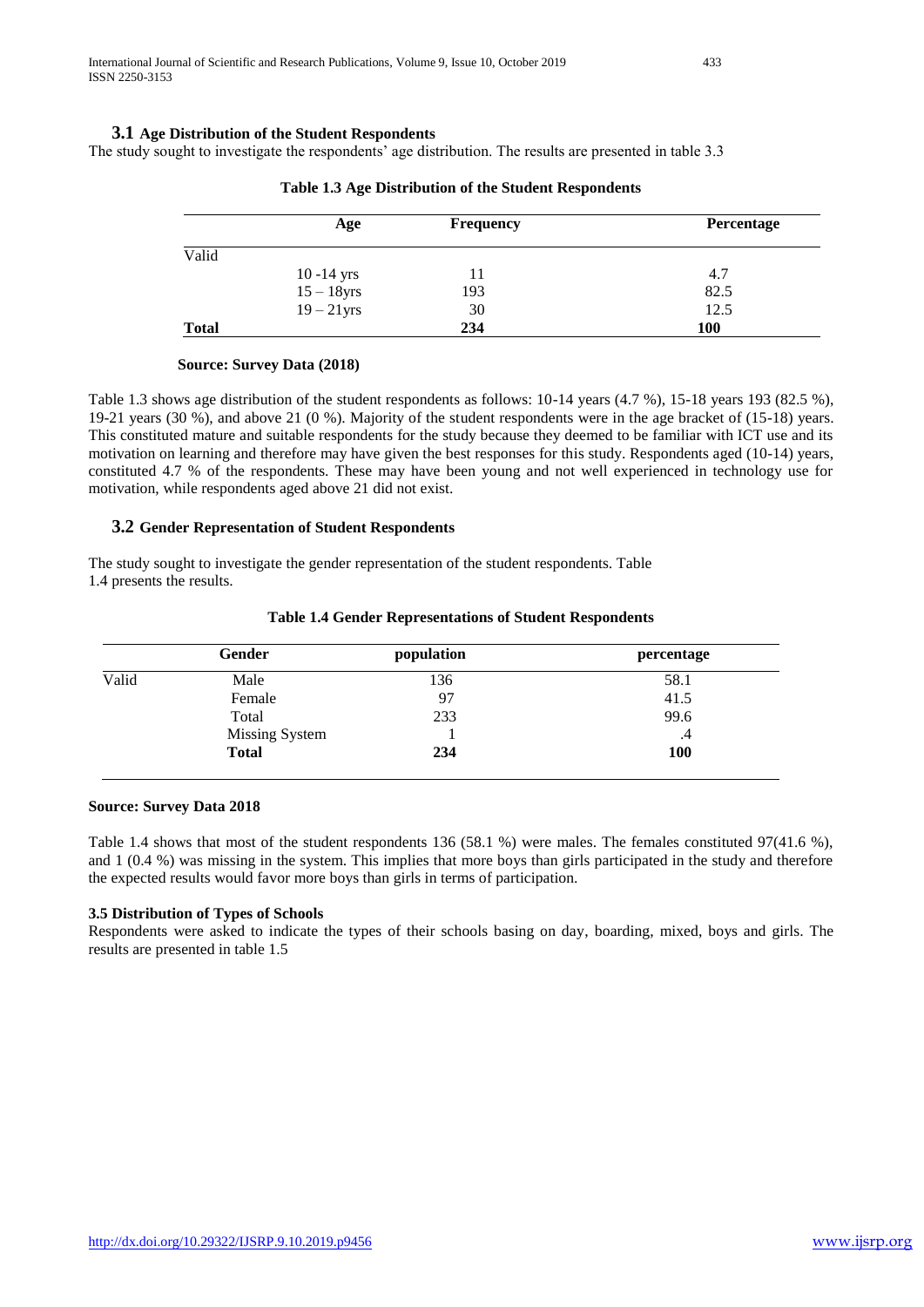|              | School Type                        | <b>Frequency</b>         | Percentage |
|--------------|------------------------------------|--------------------------|------------|
| Valid        | Boys' Day                          | $\overline{\phantom{a}}$ |            |
|              | Girls' Day                         | $\overline{\phantom{a}}$ | -          |
|              | Mixed Day                          | 23                       | 9.83       |
|              | Boys' Boarding                     | 114                      | 48.7       |
|              | Girls Boarding                     | 96                       | 41.03      |
|              | Mixed boarding                     |                          | .4         |
| <b>Total</b> |                                    | 234                      | <b>100</b> |
|              | $0, \ldots, 0, \ldots, n, 4, 2010$ |                          |            |

## **Table 1.5 Distributions of Types of Schools**

# **Source: Survey Data 2018**

Table 1.5 shows the distribution of sample size with respect to type of schools as follows: mixed day 23 (9.83 %), boys' boarding schools 114 (48.7 %), girls' boarding schools 96 (41.03 %) and mixed boarding schools 1 (0.4 %). Single sex boarding schools gave the highest proportion of the sample size (boys boarding 48.7 % and girls boarding 41.03 %) compared to mixed day and boarding schools (mixed day 9 % and mixed boarding0.4 %.). Boys' boarding schools had the highest number of student respondents 48.7 %. This implies therefore that boarding schools were more involved in the study than any other type of schools.

## **3.6 Gender representation of ICT Teachers**

The study sought to establish the gender representation of the teacher respondents. The results are presented in table 1.6

|       | <b>Gender</b> | <b>Frequency</b> | Percentage |
|-------|---------------|------------------|------------|
| Valid | Male          |                  | ◡          |
|       | Female        |                  | 25         |
|       | <b>Total</b>  | 10               | 100        |

## **Table 1.6: Gender Distribution of ICT Teachers**

#### **Source: Field Survey 2018**

Table 1.6 shows that male ICT teachers constituted 12 (75 %) while female ICT teacher respondents were 4 (25 %) in the study. Therefore this implies that more male teachers than female teachers participated in the study.

## **3.7 Age distribution of ICT teachers**

The study investigated the age distribution among the teacher respondents. Table 1.7 presents the results

|              | Age          | <b>Frequency</b> | <b>Percentage</b> |
|--------------|--------------|------------------|-------------------|
| Valid        | $25 - 30$    |                  | 43.8              |
|              | $31 - 35$    |                  | 37.5              |
|              | $36 - 40$    |                  | 12.5              |
|              | 46 and above |                  | 6.2               |
| <b>Total</b> |              | 16               | 100               |

## **Table 1.7 Age Distribution of ICT Teachers**

#### **Source: Field Survey 2018**

Table 1.7 shows the distribution of the sample size with respect to age for the ICT teachers as follows: 25-30 years (43.8 %), 31-35 years (37.5 %), 36 – 40 (12.5 %) and 40 and above (6.2 %). Majority of the ICT teacher respondents were in the age bracket of (25 - 30 years). This implies that majority of the teacher respondents were fairly young and were expected to be aware of technology use for motivation and current trends in education hence suitable to meet the objectives of the study.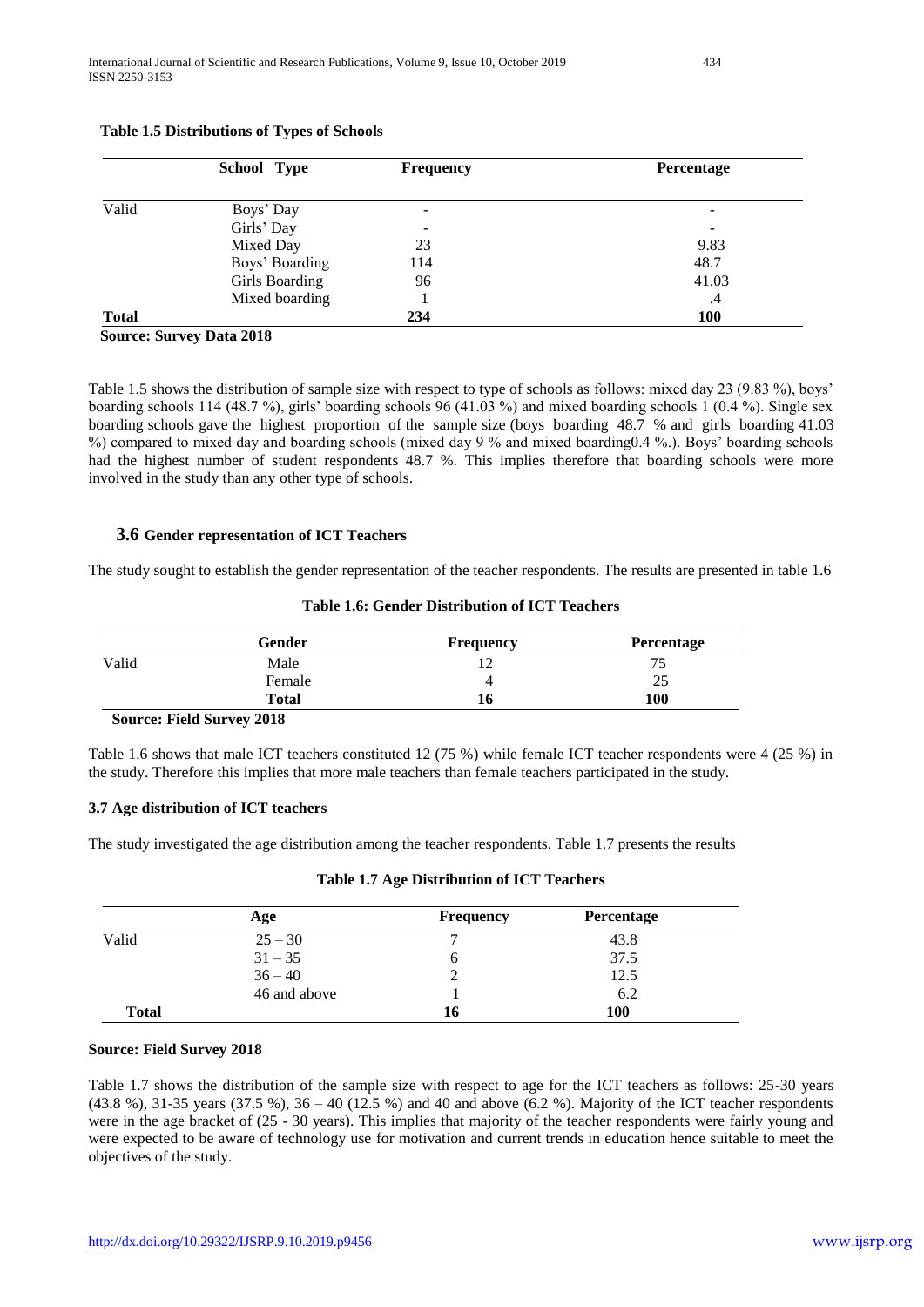## **3.8 ICT Teachers' Level of Training**

The study sought to establish the respondents' level of training. The results are presented in table 1.8

|                      | <b>Frequency</b> | <b>Percentage</b> |
|----------------------|------------------|-------------------|
| Valid<br>Certificate |                  | 6.2               |
| Diploma              |                  | 68.8              |
| Graduate             |                  | 25                |
| <b>Total</b>         | 16               | 100               |

## **Table 1.8 ICT teachers' level of training**

#### **Source: survey data (2018)**

 Table 1.8 shows the educational level of the ICT teacher respondents distributed as follows: untrained (0 %), certificate 1 (6.2 %), diploma 11 (68.8 %), and degree 4 (25.4 %). Majority of teacher respondents were therefore diploma holders 11 (68.8 %). This therefore implies that there was a qualified workforce personnel in the ICT teaching fraternity in public secondary schools who were expected to deliver on ICT use motivation and enhancement of SCL skills among learners.

## **3.9 Distribution of ICT Teachers' by Teaching Experience**

The study sought to establish the respondents' teaching experience. The results are presented in table 1.9

## **Table 1.9: ICT Teachers' Teaching Experience**

|       |               | Frequency | Percentage |
|-------|---------------|-----------|------------|
| Valid | $1-5$ yrs     | $10^{-1}$ | 62.5       |
|       | $6 - 10$ yrs  | 4         | 25.0       |
|       | $11 - 18$ yrs |           | 12.5       |
|       | 19 and above- |           |            |
|       | <b>Total</b>  | 16        | 100        |

#### **Source: Survey Data (2018**

Table 1.9 shows ICT teachers' experience in the use of ICT for learning, distributed as follows: 1-5 years (62.5 %), 6- 10 years (25 %), 11-18 years (12.5 %) and 19 and above years (0 %). Majority of the workforce (62.5 %) had teaching experience of between (1-5) years only. This could be attributed to the fact that the subject had not been taught for many years in most schools that embraced it especially the county and sub county schools.

## **3.10 The Results for Accessibility Motivation**

ICT accessibility motivation was anchored on the availability of the tools, distribution and time for exposure among the learners. Data on accessibility motivation was obtained through administration of questionnaire to students.

## **3.10.1Students' responses on the Extent to which ICT Accessibility Motivation had Enhanced SCL skills**

The study sought to establish the extent to which ICT accessibility motivation had motivated learners and led to the achievement of SCL skills. The results are presented in Table 1.10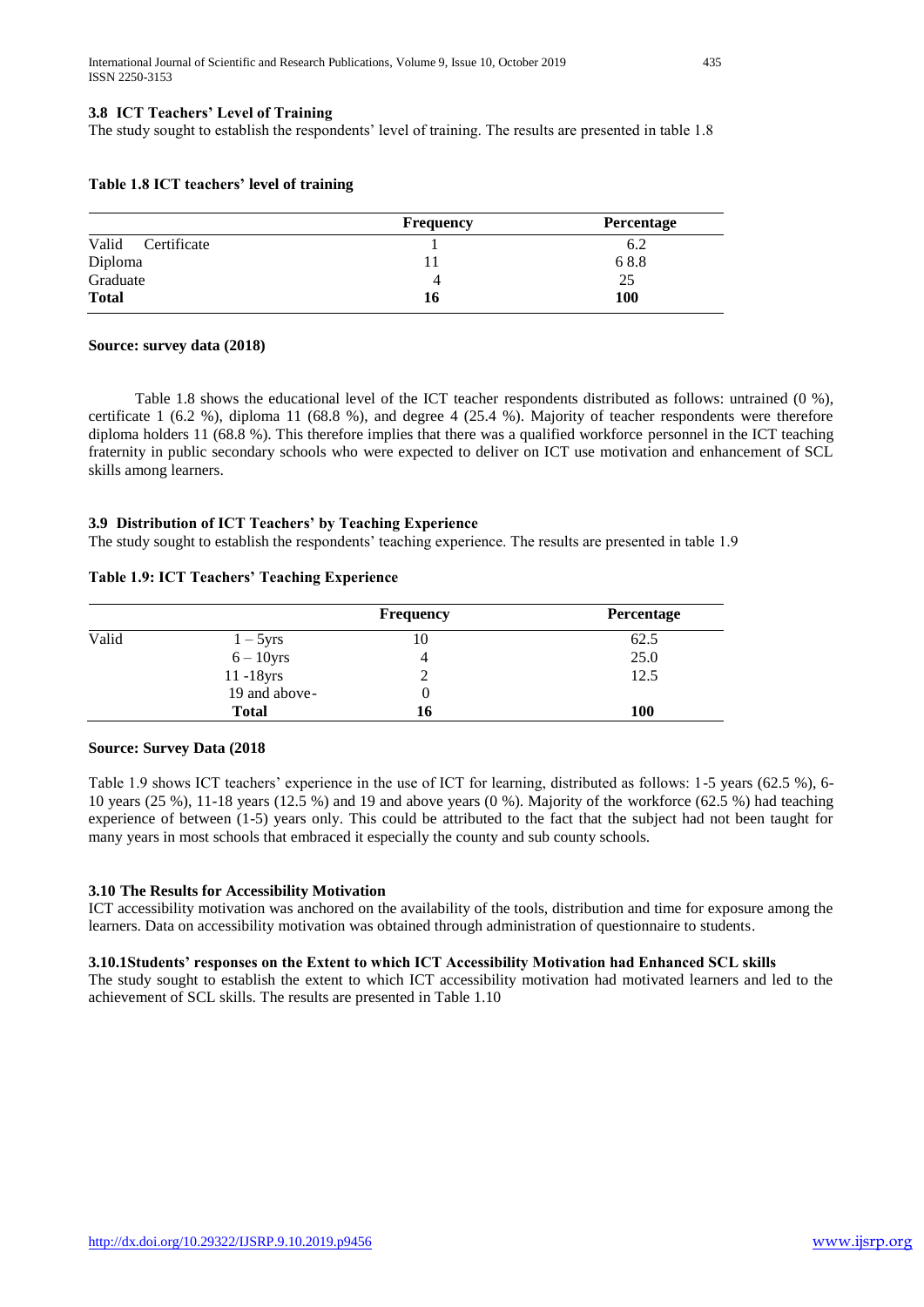|       | <b>Extent</b>   |    | <b>Frequency Percentage</b> | Mean  |
|-------|-----------------|----|-----------------------------|-------|
| Valid | Very Lowly      | 27 | 11.5                        | 0.23  |
|       | Lowly           | 20 | 8.5                         | 0.85  |
|       | Moderate        | 96 | 41.0                        | 1.23  |
|       | Highly          | 46 | 19.7                        | 0.788 |
|       | Very highly     | 45 | 19.2                        | 0.96  |
|       | <b>Total</b>    |    |                             | 4.058 |
|       | Aggregate score |    |                             | 0.812 |

## **Table 1.10 Students' Responses on the Extent to which ICT Accessibility Motivation Enhanced SCL skills**

|  |  |  |  |  | Key: Very Lowly - 1, lowly - 2, moderately - 3, highly - 4 and very highly - 5 Source: |  |  |  |  |
|--|--|--|--|--|----------------------------------------------------------------------------------------|--|--|--|--|
|--|--|--|--|--|----------------------------------------------------------------------------------------|--|--|--|--|

## **Survey Data (2018)**

Table 1.10 shows responses on the extent to which ICT accessibility motivation among learners had enhanced SCL, as follows: very lowly 27 (11.5 %), lowly 20 (8.5%), moderately 96 (41 %), highly 46 (19.7 %) and very highly 45 (19.2 %). The aggregate score was 0.812 which was a very low extent.

## **3.10.2 Students' Questionnaire responses on ICT Accessibility Statements**

Respondents were asked to indicate their level of agreement or disagreement to statements on ICT accessibility on likert scale. Table 1.11 presents the results.

## **Table 1.11: Students' responses on the Degree of Agreement or Disagreement on ICT Accessibility Statements**

| <b>Statement</b>                                                                                                                     |              | <b>Strongly</b><br>Agree<br>Agree |              | <b>Undecided</b> |    | <b>Disagree</b> |    | <b>Strongly</b><br><b>Disagree</b> |    |               |
|--------------------------------------------------------------------------------------------------------------------------------------|--------------|-----------------------------------|--------------|------------------|----|-----------------|----|------------------------------------|----|---------------|
|                                                                                                                                      | $\mathbf{F}$ | $\frac{0}{0}$                     | $\mathbf{F}$ | $\frac{0}{0}$    | F  | $\frac{0}{0}$   | F  | $\frac{0}{0}$                      | F  | $\frac{6}{9}$ |
| allocated for learner 77<br>Time<br>interaction with technology is<br>not enough<br>to motivate me practice SCL<br>skills adequately |              | 33.3                              | 66           | 28.6             | 12 | 5.2             | 44 | 19.0                               | 32 | 13.9          |
| The ratio of computers to 51<br>students is low hence I'm not<br>motivated to practice<br>technological skills well                  |              | 22.1                              | 58           | 25.1             | 15 | 6.5             | 56 | 24.2                               | 51 | 22.1          |
| I'm unable to use<br>technology anytime anywhere<br>in school                                                                        | 75           | 32.5                              | 61           | 26.4             | 16 | 6.9             | 39 | 16.9                               | 40 | 17.3          |

#### **Source: Survey Data 2018**

Table 4.11 indicates the following student responses on the questionnaire statement, 'time allocation for learner interaction with technology is not enough to motivate me practice SCL skills adequately: strongly agree 77 (33.3 %), agree 66 (28.6 %), undecided 12 (5.2 %), disagree 44 (19.0 %) and strongly disagree 32 (13.9 %). Therefore over 61% of the respondents strongly agreed and agreed to the statement while 32 % strongly disagreed and disagreed to the statement.

Student responses on the questionnaire statement ` the ratio of computers to students is low hence I'm not motivated to practice technological skills well' were as follows: strongly agree 51 (22.1 %), agree 58 (25.1 %), undecided 15(6.5%), disagree 56 (24.2 %) and strongly disagree  $51(22.1\%)$ .

Student responses on the questionnaire statement ` I'm unable to use technology anytime anywhere in school' were as follows: strongly agree 75 (32.5 %), agree  $61(26.4 \%)$ , undecided 16 (6.9 %), Disagree 39 (16.9 %) and strongly disagree 40 (17.3 %).

#### **3.11 Diagnostic tests for regression analysis on ICT Accessibility Motivation and SCL**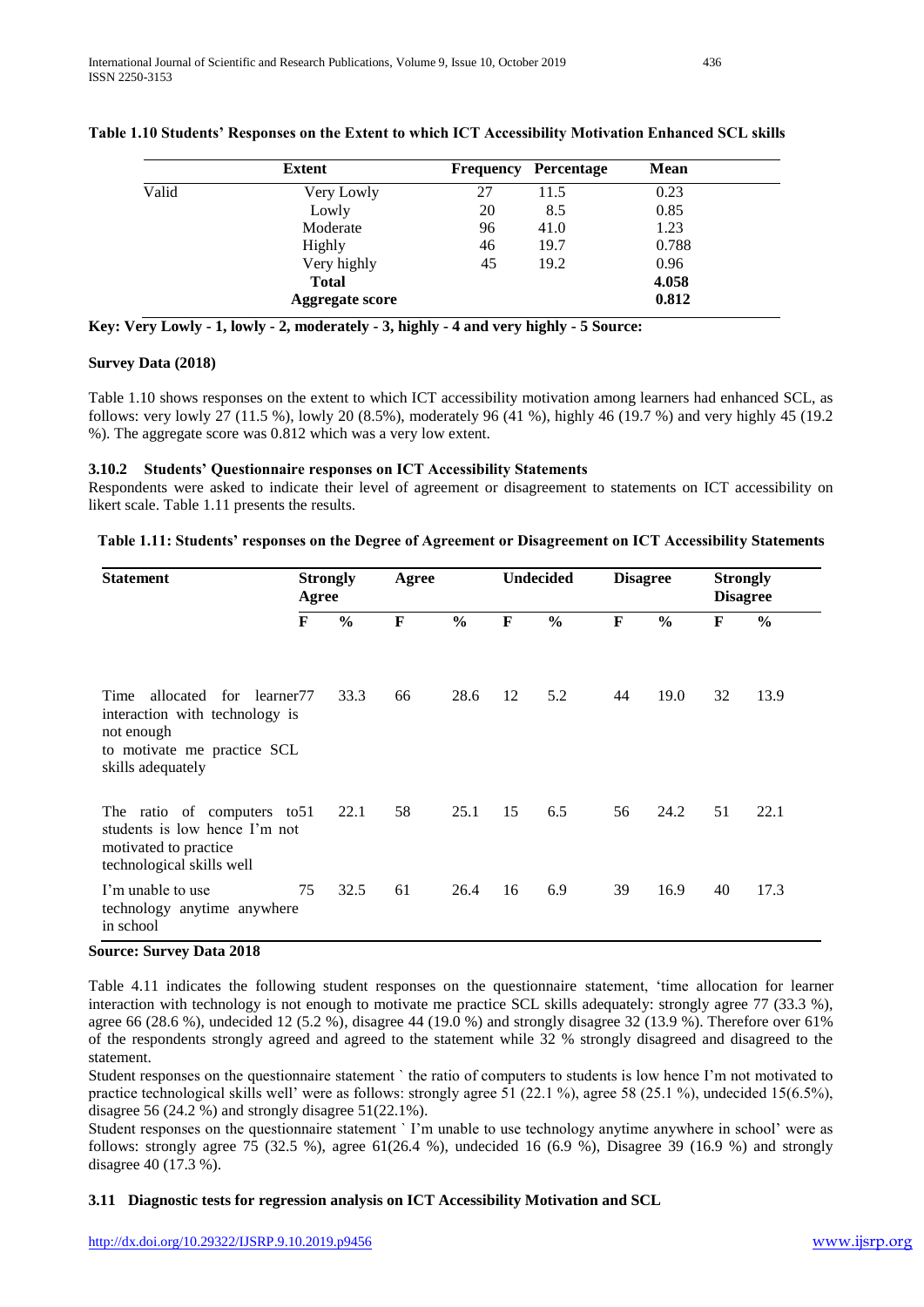Diagnostic tests were performed on ICT accessibility motivation and SCL to check for normality, linearity and multicolinearity. Linearity of the relationship between ICT accessibility motivation and SCL was determined by the inspection of correlation coefficients of the variables. Thus the results were as follows: Pearson correlation (r) =  $267$ , 0.1 at 2 tailed and significance level 0.5. It was a positive and linear relationship

Multicolinearity test was conducted to determine tolerance and Variance Inflation Factors (VIF). The coefficients were as follows: tolerance  $= 1.00$  and VIF  $= 1.00$ . Therefore ICT accessibility motivation had a VIF of less than 10 and a tolerance value greater than 0.1, annulling any possibility of multi-co linearity, hence the level of multicolinearity in the model could be tolerated (Field, 2009). The linear regression was thus suitable for estimation in this study, and hence the proposed regression models could be accurately estimated.

# **3.12 Regression Analysis of ICT Accessibility Motivation on SCL skills**

Simple linear and stepwise regression was conducted and the corresponding results are shown in tables 3.16 (a- c). The following null hypothesis  $H<sub>O2</sub>$  was tested:

H<sub>O</sub>: ICT Accessibility Motivation has No Significant Influence on the Enhancement of SCL Skills among Public Secondary School Students in Bungoma County

|  |  | Table 1.12 a) Goodness of Fit for ICT Accessibility Motivation and SCL |  |
|--|--|------------------------------------------------------------------------|--|
|  |  |                                                                        |  |

| <b>Sample</b> | $\bf R$ | <b>R</b> Square | <b>Adjusted R2</b> | <b>Std. Error of the Estimate</b> |
|---------------|---------|-----------------|--------------------|-----------------------------------|
|               | 267a    |                 | .067               | 8.721                             |

a. Dependent Variable: SCL skills

b. Predictors: (Constant), accessibility motivation

## **Source: Survey Data (2018)**

 Table 1.12 a) indicates that the adjusted R square was (0.067) meaning that ICT accessibility motivation accounted for only (6.7) percent of the variations in the SCL. This had a low explanatory power on SCL. The explanation for the result is that learner accessibility of technology had a relationship with SCL and was significant

|  | Table 1.12 b) ANOVA for the Regression of Accessibility Motivation on SCL skills |  |
|--|----------------------------------------------------------------------------------|--|
|  |                                                                                  |  |

| Model      | <b>Sum Squares</b> | Degrees of<br>Freedom | <b>Mean Square</b> |        | Sig.  |
|------------|--------------------|-----------------------|--------------------|--------|-------|
| Regression | 1221.637           |                       | 1221.637           | 16.064 | .000b |
| Residual   | 15970.179          | 210                   | 76.048             |        |       |
| Total      | 17191.815          | 2 1 1                 |                    |        |       |

a. Dependent Variable: SCL skills

b.Predictors: (Constant), accessibility motivation

**Source: Survey Data 2018**

Table 1.12 b) presents an ANOVA summary of F  $(1, 210) = 16.064$ , P = 0.000 where p < 0.05. This implies that the influence of ICT accessibility motivation on SCL was statistically significant on the changes in the SCL. This confirms that the regression model is significant at  $(P < 0.05)$ .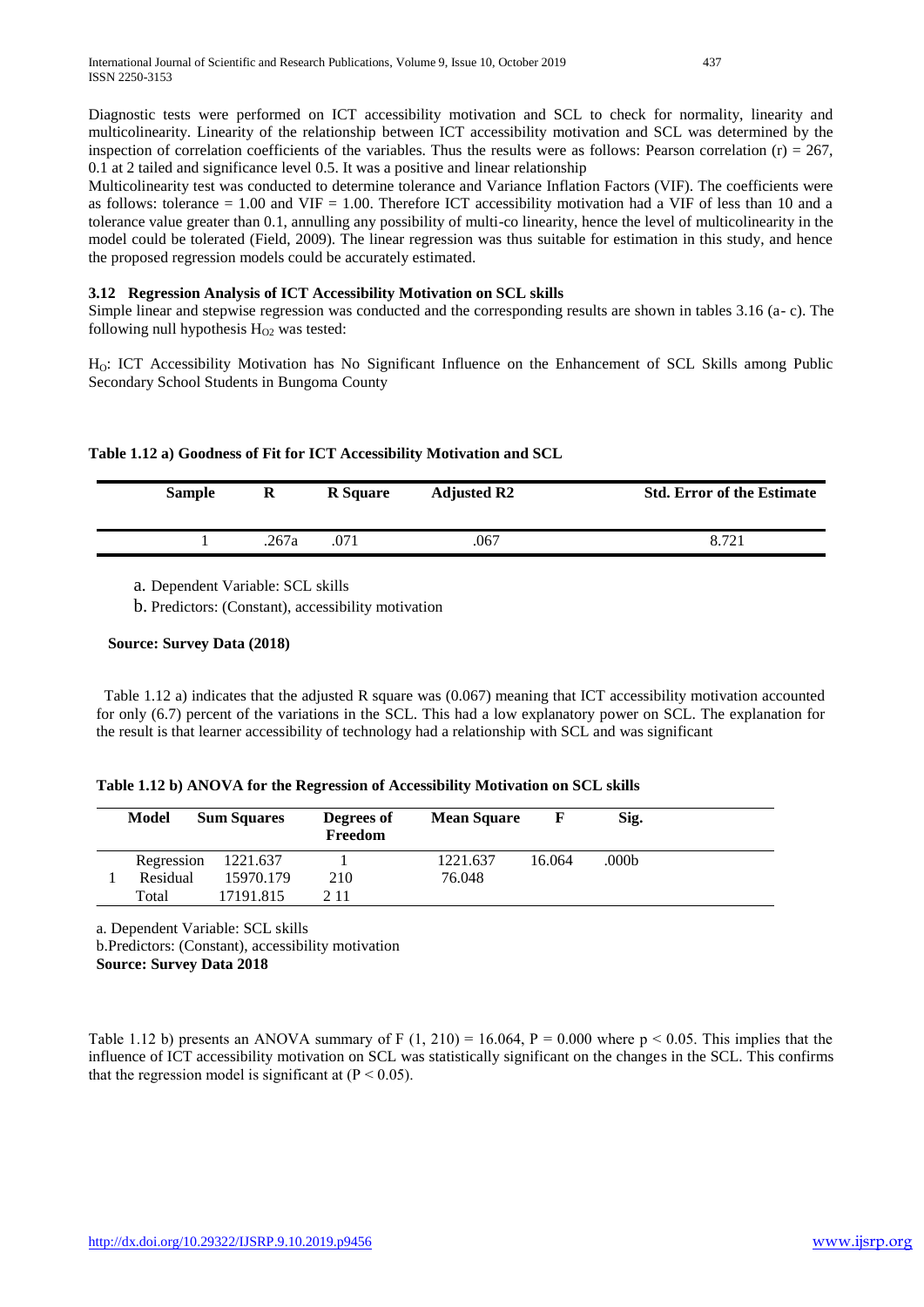| <b>Model B</b>    |        | <b>Unstandardized</b><br><b>Coefficients</b> | <b>Standardized</b><br><b>Coefficients</b> | Т      | <b>Sig</b> |  |
|-------------------|--------|----------------------------------------------|--------------------------------------------|--------|------------|--|
|                   |        |                                              |                                            |        |            |  |
|                   | B      | <b>Std. Error</b>                            | <b>Beta</b>                                |        |            |  |
|                   |        |                                              |                                            | 12.188 | .000       |  |
| Constant          | 19.933 | 1.635                                        |                                            |        |            |  |
| ICT accessibility | .545   | .136                                         | .267                                       | .006   | .000       |  |
| Motivation        |        |                                              |                                            |        |            |  |

#### **Table 1.12 c) Significance of the Regression of ICT Accessibility Motivation on SCL**

Dependent Variable: SCL skills

Predictors: (Constant), accessibility motivation **Source: Survey Data (2018**)

Table 1.12 c) shows the coefficients of ICT accessibility motivation and SCL at  $\beta = 0.267$ , p = 0.000, < 0.05. This implies that the influence of ICT accessibility motivation on SCL was statistically significant. Based on the analysis in the tables 4.44 (a-c), the following model was formulated:

 $SCL = 19.993 + .067x2 + e2$ 

Where  $19.993 = Y$  intercept; constant

.067 = Estimate of expected increase in SCL.

The regression coefficient of .067 implies that a unit increase in ICT accessibility motivation leads to 6.7 % increase in SCL.

## **3.13 Correlation analysis of ICT accessibility Motivation and SCL skills**

The correlation analysis of ICT Use and SCL Skills was performed through SPSS to establish the strength and direction of the relationship between ICT Accessibility Motivation and SCL skills. The results are presented in table 1.13

#### **Table 1.13: Correlation Analysis of ICT accessibility Motivation and SCL**

| <b>ICT</b> Accessibility motivation | <b>Pearson correlation</b> | .267 |
|-------------------------------------|----------------------------|------|
|                                     | Sig 2 (tailed)             | .01  |
|                                     |                            | 234  |

## **Source: Survey Data (2018)**

Table 1.13 shows the correlation analysis of ICT accessibility motivation and SCL. The relationship between ICT accessibility motivation and SCL was at ( $r=$  .267,  $p = .01$ ). The relationship between ICT accessibility and SCL was strong implying that learner access of technology motivated them and led to SCL.

## **3.14 School managers' Responses on ICT accessibility Motivation and Enhancement of SCL skills.**

Qualitative data on ICT accessibility motivation was obtained through conducting interviews for the school managers. The results revealed that majority of the school managers (80 %) had stated that learners' use of internet had not picked up due to financial constraints. Few school managers indicated that internet services were yet to be installed.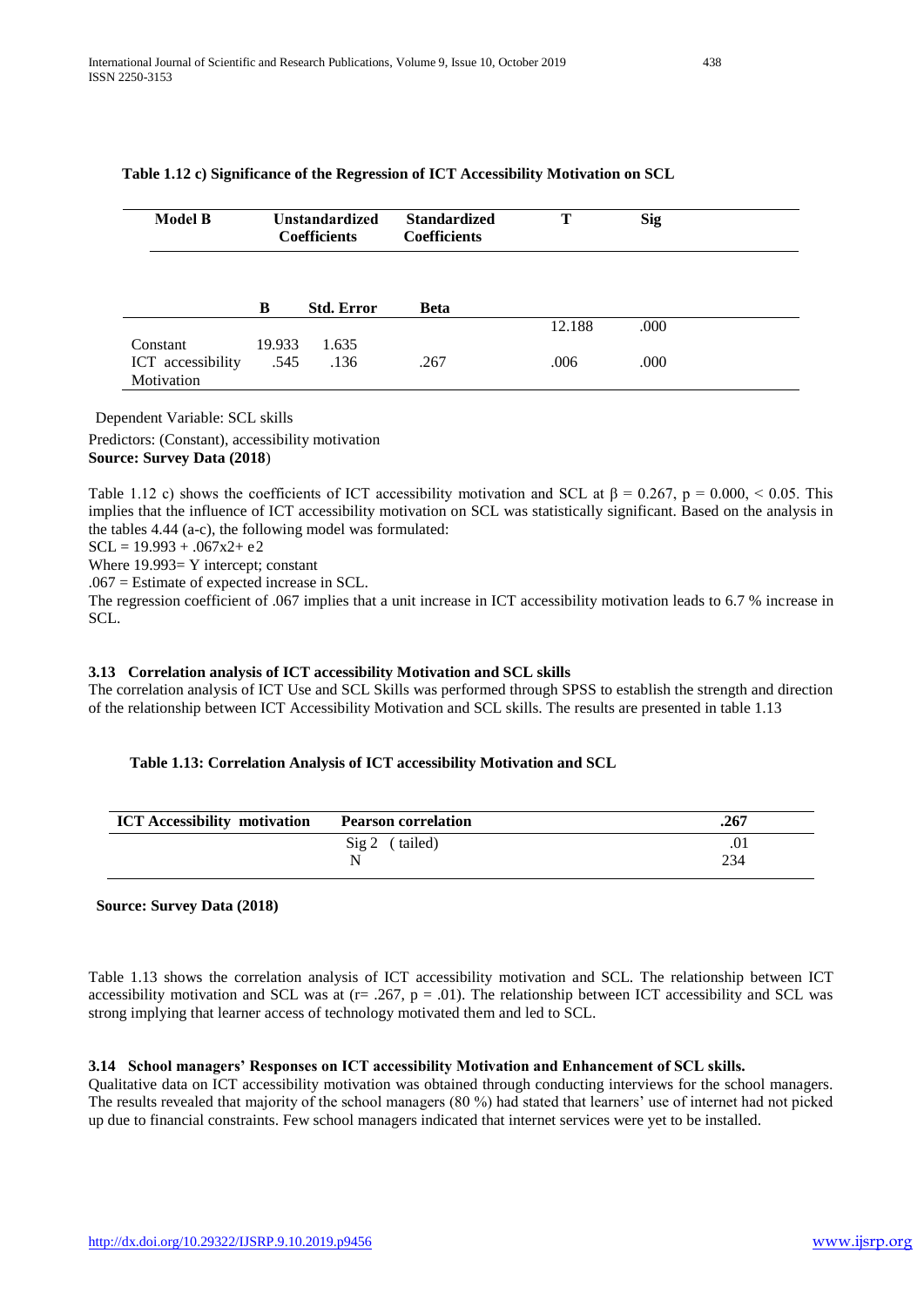The discussions on the above findings on ICT accessibility motivation would provide deeper insights into students' problems with regard to ICT accessibility and use of technology for learning and motivation. There was accessibility of ICT use in most schools where both teachers and learners were exposed to technology use. However a number of challenges were emerged from the current study: Most of the respondents 96 (41 %) indicated moderate extent of ICT accessibility with the overall mean of (3.293). The aggregate mean however show very low extent (0.812). This therefore was much far below the expectation of the researcher given that over 60 % of the respondents were drawn from extra county and national schools. Several factors may have impeded learner accessibility of technology such as lack of adequate time, few tools, lack of anywhere anytime exploitation of technology and unsupportive environments. This has also escalated to policy level where school managers seem not to have understood ICT motivation and SCL.

The gender disparity in terms of student access of technology was emerged in the current study. There were more boys than girls who accessed technology at 58.1 % and 41.5% respectively. The gender disparities noted in the study in terms of ICT accessibility should be ironed out through proper policies and programs for girls such as increase of boarding facilities to accommodate most of them and free them from domestic workload back in their homes.

Regarding student questionnaire statements, the finding of this study indicates that time allocated for learner interaction with technology was not enough to adequately motivate learners acquire technology skills and lead to the achievement of SCL skills. In this study most of the learners accessed technology up to a maximum of 4 hrs per week mostly in national schools. Learner exposures to ICT use allow them make discoveries and practice the skills. More time is needed for learner exposure especially out of class hours due to therigidity of most timetables. More exposure of technology would also motivate the students to embrace it positively. On the ratio of computers to students, national schools and extra county schools enjoyed more access than county and sub county schools. This may have been attributed to the fact that Extra County and national schools are well established schools in terms of ICT infrastructure where learners easily accessed ICT. However on accessibility of the tools anytime anywhere, the study findings indicate that over 58 % of respondents were unable to use technology anytime anywhere in school while 34.2 % used technology anytime

anywhere. This could be attributed to the fact that computers were mainly accessed in computer rooms and there were either few or no portable technologies to facilitate technology access anytime anywhere. Other possible reasons may include lack of appropriate tools and faulty facilitation of the learning process.

Finally lack of policies on ICT use in various schools was an impediment for accessibility of ICT anytime anywhere. This means that few girls' schools may have offered the subject and also low enrolment of students in ICT class. It is believed that computer science is one of the competitive courses with limited facilities hence girls are not motivated as well as being aggressive like boys for such courses. Girls in most African countries have extra domestic duties to perform after school especially none boarders.

In the current study, 41.03 % of the girls were in boarding schools compared to 48.7 % of boys in boarding schools who accessed internet. This suggests that efforts have been made to provide boarding facilities to girls hence reducing the gap of ICT accessibility gender disparities. Mixed day schools posted only 9.8 % in the current study.

Regarding regression analysis for ICT accessibility motivation, the R2 square was (0.067) meaning that ICT accessibility motivation accounted for only (6.7) percent of the variations in the SCL. This had a low explanatory power on SCL however it was significant. The ANOVA summary was F (1, 210) = 16.064, P = 0.000 where  $p < 0.05$ . This implies that the influence of ICT accessibility motivation on SCL was statistically significant on the changes in the SCL. Therefore the study rejects HO2 at  $\alpha$  = 0.05 and concludes that ICT accessibility motivation had a significant influence on SCL. Technology enhanced instruction should motivate and engage students deeply in their work, resources and allow them to collaborate across time and space for better SCL skills practice to be realized (US Department, 2010). Where learners lacked access of internet meant they had failed to exploit the internet resources which are abundant and rich source of SCL activities. The correlation results between ICT accessibility motivation and SCL were at (r= .267, p = .01) being the strongest relationships between the variables, and whose direction was also positive. Although it was positive it was very low and could be strengthened through creation of online environments and improving anytime anywhere use among learners. The discussions above address ICT use issues which are supported by several authorities. The finding on the availability and extent of ICT accessibility motivation agrees with the finding of Ghavifkr & Rosdy (2015) who conducted a similar study in Malaysia, and found that teachers and students used technology for learning to a moderate extent. This finding also agree with the BECTA report (2009) on use of web technologies among learners in European countries which indicated that there were high levels of student access of internet and many web technologies: 98.4% of participants had access to computer and 96.6 % had access to the internet. Virtually all schools were found to have a few individuals who reported lack of access of technology. It was reported that both teachers and learners were motivated towards ICT use for teaching and learning, with average use of internet among learners and teachers. The ICT accessibility motivation in the current study results have been greatly affected by none use of internet as compared to the BECTA report (2009) which has shown that (96.6 %) of the students accessed internet in the European countries. It was noted thattimetabling problems were present in most schools where learner exposure to technology within the school was limited to only a few hours per week.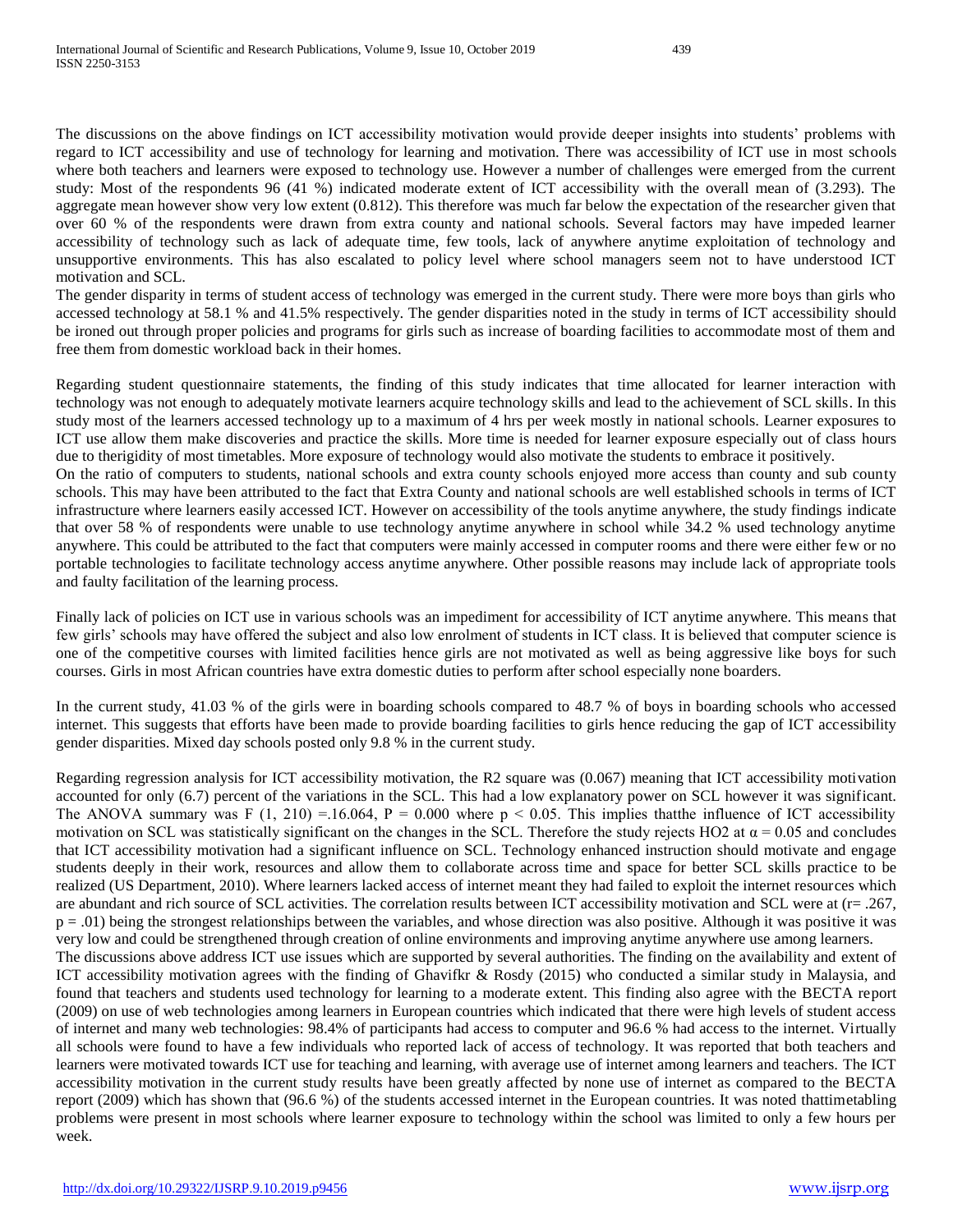The finding of the current study on the ratio of computers also concurs with the finding of Bee & Chia (2008) and Kiptalaam *et al*. (2010) who established that the level of distribution of tools and time for exposure impacted on the accessibility of technology to learners. This finding cited high ratio of student to technologies, inadequate time, inadequate tools and lack of appropriate programs and policies. The finding is also supported by Mwanaszumbah & Magoma, (2016) on availability of time, ratio of computers to learners and space (anywhere anytime). It was confirmed that the ratio of computers to learners and time for learner exposure was too low in the developing countries and this limited ICT accessibility motivation among all learners. Lack of adequate access to technology therefore undermined ICT accessibility motivation and enhancement of SCL skills.

The findings on gender disparities in terms of ICT accessibility among the teacher and student respondents agree with UN Report (2008) on gender factor in ICT use among secondary schools in sub Saharan Africa, especially in Uganda and Ghana. The report identified lack of adequate time for female learners to expose themselves to technology use after school, domestic chores at home for day scholars' and stiff competition over limited facilities which discourage girls from embracing technology for learning.

The finding on age distribution of the respondents was supported by the finding of Ghavifkr & Rosdy (2015) who found out that most student respondents were young. However the teacher respondents who were old with high qualifications utilized technology well. According to BECTA Report (2009) it was found that mature students were more engaged in computer browsing and word processing while young individuals preferred gaming and fun.

#### VI. CONCLUSION

The objective of the study sought to investigate the influence of ICT accessibility motivation on SCL among students in public secondary schools in Bungoma County, Kenya. The descriptive statistics indicate that to a very low extent (aggregate mean 0.812) ICT accessibility motivation had influenced SCL among students in public secondary schools in Bungoma County, Kenya. The hypothesis of the study stated that: ICT accessibility motivation has no significant influence on SCL among students in public secondary schools in Bungoma County, Kenya. The regression results recorded a significant influence of ICT accessibility motivation on SCL among students in public secondary schools in Bungoma County, Kenya. The correlation results of ICT Accessibility motivation and SCL was ( $r = 0.267$ ,  $P = 0.001$  where  $p < 0.05$ ). This was a moderate correlation and whose direction was positive. The variance for accessibility motivation influence on SCL was at  $\beta = 0.267$ , p = 0.000, < 0.05 (6.7 % variance). The study therefore rejects the null hypothesis HO.

#### VII. RECOMMENDATIONS

The objective of the research study recommends for more student access to technology especially anytime anywhere through portable technologies like tablets and handheld laptops. Accessibility through online environments is much faster with digital tools. Learners willderive more satisfaction with easy access of tools hence the quick acquisition of SCL skills. Learners can have a choice of tools they can easily work with and achieve maximum satisfaction, motivation and achievement of SCL Skills

#### ACKNOWLEDGEMENTS

My first and foremost thanks go to our creator who gave me good health and enabled me to finish this research work within the stipulated time. I would like to thank my supervisors Prof. Peter Odera and Dr. Samwel N. Maragia for their major inputs especially their guidance and advice during the writing of this research work. May I thank all those who assisted me in organizing, typing, and binding of this research. I'm also indebted to Masinde Muliro University of Science and Technology for giving me a chance to pursue a PhD program in this great institution of higher learning.

#### **REFERENCES**

- [1] Bee, T. L & Chia, H. S. ( 2008). Exploring the Extent of ICT Adoption among Secondary School Teachers in Malaysia. *International Journal of Computing and ICT Research, Vol. 2 No2,Pp 19-56*
- [2] Breslau, J. Engel, C. C. (2015). Information and Communication Technologies in Behavioral Health. Rand Corporation.
- [3] Field, A. P. (2009). Discovering statistics using SPSS,( 2nd edition). London: Sage Kwapong, O. A. T. F. (2010). Equitable Access: Information and Communication Technology for Open and Distance Learning. Universe.
- [4] Librero, F. Ramos, A. J, Ranga, A. I, Trinona, J. & Lambert, D. (2010). Use of Cell phones for Education in the Philipines and Mongolia. *Distance Education, 28, 23, - 244.DOI 10.1080/015879107014 39266*
- [5] Mwanaszumbah, A. R. Magoma, C. M. (2016). Does The Integration of ICT in Physics Instruction in Secondary Schools Play the Magic Card? *Eur. J. Educ. Stud.*
- [6] Saunders, M., Lewis, P., & Thornhill, A. (2009). *Research Methods for Business Students ( 5th ed.).* Harlow: Prentice Hall. Financial Times.
- [7] Smith, C. A. (2015). From Zero to 1: 1 in 30 Years-The Evolution of Digital Instructional Technology in a Suburban Kansas School District, 1984-2014. University of Kansas.